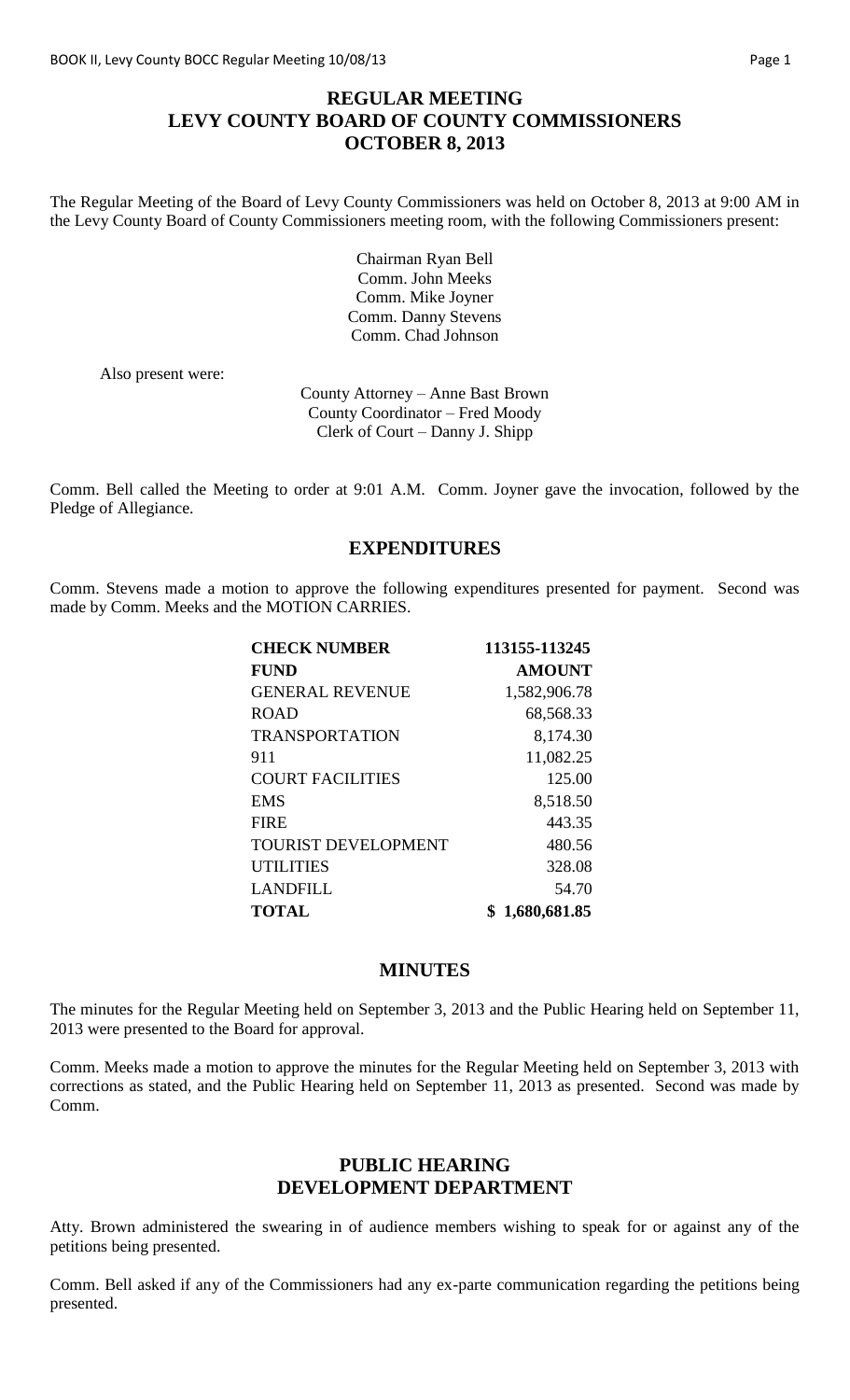Comm. Stevens<sup>1</sup> and Comm. Meeks<sup>2</sup> both had ex-parte communication regarding item B.

Comm. Bell<sup>3</sup>, Comm. Joyner<sup>4</sup>, Comm. Stevens, Comm. Meeks, and Comm. Johnson<sup>5</sup> all had ex-parte communication regarding item C.

#### Bill Hammond, Director

A. Petition FP 3-13: FP 3-13 Croft Land Surveying representing Jerry/Linda Orenchek, petitioning the Board a Final Plat of "Oak Manor Estates, Replat of Lots 9 and 10", a residential subdivision located in Section 2, Township 11S, in Levy County. Said parcel contains 13.78 acres more or less. This plat will consist of 2 residential lots. The zoning designation is "A/RR" Agriculture/Rural Residential.

Mr. Hammond presented and requested Board approval of Petition FP 3-13: Croft Land Surveying representing Jerry/Linda Orenchek for a Final Plat of "Oak Manor Estates, Replat of Lots 9 and 10".

Comm. Bell asked if anyone in the audience would like to speak for or against Petition FP 3-13. There were none.

Comm. Johnson made a motion to approve Petition FP 3-13 as presented. Second was made by Comm. Meeks and the MOTION CARRIES.

B. Petition SE 1-13: CHW, Inc. representing Grady and Audrey Dean and Wilbur and Candace Dean, petitioning the Board for a Special Exception to allow a 350' Radio Broadcasting Tower for a Christian Radio Station, on a parcel of land located in the SE ¼ of the SE ¼ of Section 13 and the E ½ of Section 24, Township 12S, Range 16E, in Levy County. Said parcel contains 266.62 acres more or less. This parcel is located in an "FRR" Forestry/Rural Residential zone.

Mr. Hammond presented and requested Board approval of Petition SE 1-13: CHW, Inc. representing Grady and Audrey Dean and Wilbur and Candace Dean for a Special Exception to allow a 350' Radio Broadcasting Tower for a Christian Station on a parcel of land as stated in the description above.

Comm. Bell asked if anyone in the audience would like to speak for or against Petition SE 1-13.

Craig Frazier of CHW, Inc. spoke to the Board stating they are in agreement with the conditions proposed by staff.

Pastor Ted Mayer of Calgary Chapel in Gainesville, stated he was happy to have a Christian radio station in the Bronson area.

Comm. Meeks made a motion to approve Petition SE 1-13 with the exceptions as set forth by staff. Second was made by Comm. Joyner and the MOTION CARRIES.

C. Petition SE 2-13: SE 2-13 Frank A. Marino, Jr. petitioning the Board for a Special Exception to allow On-Premise Sales and Consumption of Alcohol in a Chartered or Incorporated Private Country Club or Lodge (also known as Scooter Haven Country Club, Inc.), on a parcel of land located in the SW ¼ of the NW ¼ of Section 34, Township 16S, Range 16E, in Levy County. Said parcel contains 45.04 acres more or less.

Mr. Hammond presented and requested Board approval of Petition SE 2-13: Frank A. Marino, Jr. petitioning the Board for a Special Exception to allow on-premise sales and consumption of alcohol in a chartered or incorporated private country club or lodge (also known as Scooter Haven Country Club, Inc.).

Comm. Bell asked if anyone in the audience would like to speak for or against Petition SE 2-13.

 $\overline{a}$ <sup>1</sup> Comm. Stevens

<sup>2</sup> Comm. Meeks

<sup>3</sup> Comm. Bell

<sup>4</sup> Comm. Joyner

<sup>5</sup> Comm. Johnson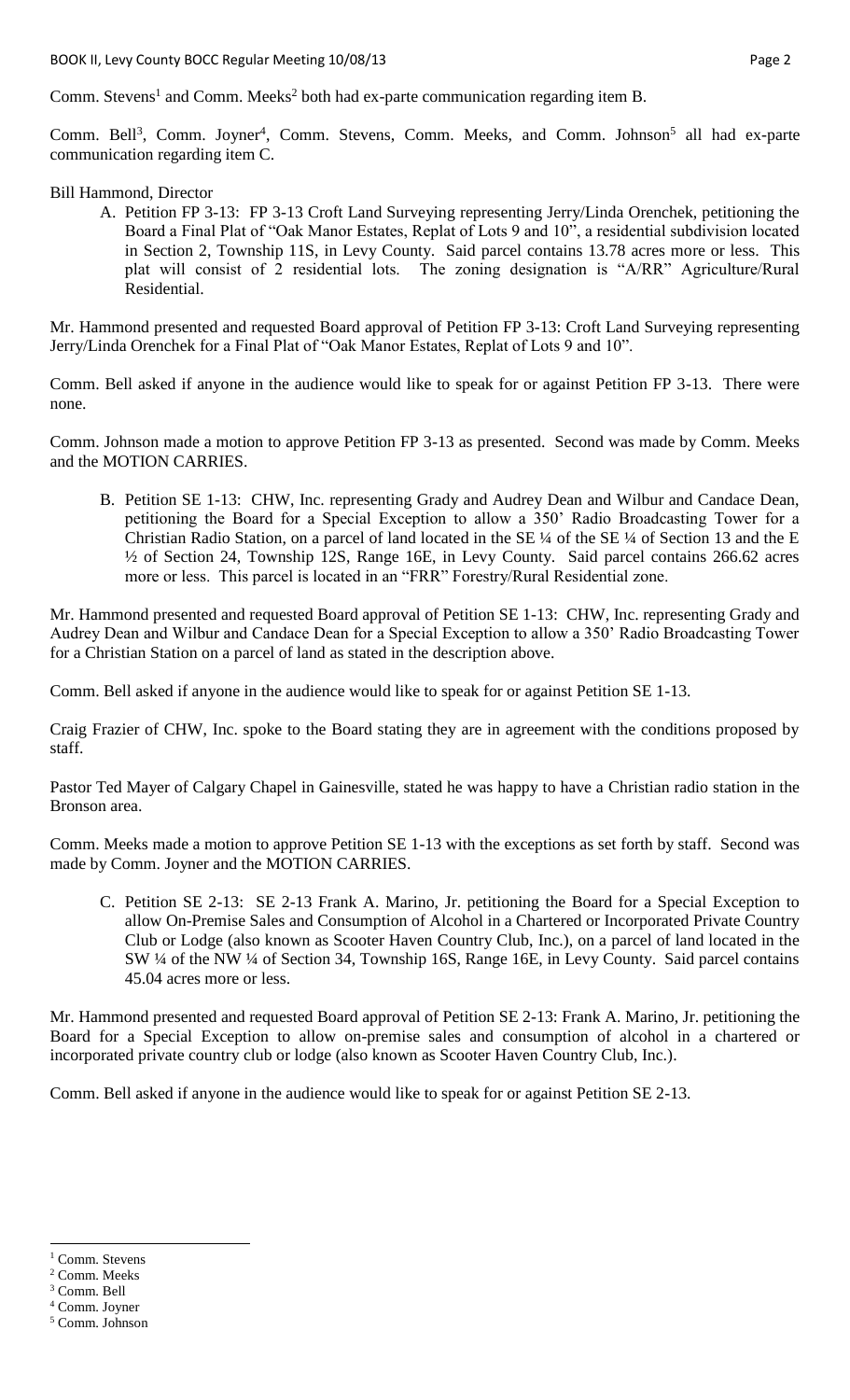Those who spoke are listed below:

| For                    | <b>Against</b> |
|------------------------|----------------|
| Frank Marino, Jr.      | Carl Roof, Sr. |
| Tina Bracewell         | Carl Roof, Jr. |
| <b>Jesse Bracewell</b> | Catherine Roof |
| Mitch Gerardi          | Pam Willis     |
|                        | Robert Rohr    |
|                        | Linda Kirkland |
|                        | Sue Markus     |

Comm. Meeks made a motion to approve the Order to Approve Petition SE 2-13 as presented. Second was made by Comm. Johnson and the votes were as follows:

| <u>Yes</u>  | No            |
|-------------|---------------|
| Comm. Meeks | Comm. Stevens |
| Comm. Bell  | Comm. Joyner  |
|             | Comm. Johnson |

#### The MOTION FAILS.

Comm. Johnson made a motion to approve the Order to Deny Petition SE 2-13. Second was made by Comm. Stevens and the votes were as follows:

| Yes           | N <sub>0</sub> |
|---------------|----------------|
| Comm. Stevens | Comm. Meeks    |
| Comm. Joyner  | Comm. Bell     |
| Comm. Johnson |                |

#### The MOTION CARRIES.

## **JORDAN AND ASSOCIATES**

Jeffrey Winter, Project Manager

A. Request approval of the Request for Modification #3 Package to extend the County's CDBG Agreement by 6 months to afford the additional time necessary to complete the remaining Housing Rehabilitation Projects.

Mr. Winters requested Board approval of a Request for Modification #3 Package extending the County's CDBG Agreement by 6 months.

Comm. Joyner made a motion to deny the Request for Modification #3 Package extending the County's CDBG Agreement by 6 months. Second was made by Comm. Stevens and the votes were as follows:

| Yes           | N <sub>0</sub> |
|---------------|----------------|
| Comm. Meeks   | Comm. Bell     |
| Comm. Stevens | Comm. Johnson  |
| Comm. Joyner  |                |

The Commissioners agreed to allow Jordan & Associates to if the project can be done and notify Ms. Neely by this Friday. Ms. Neely will then let the Commissioners know if a Special Meeting is necessary. If a Special Meeting is necessary, it will be scheduled for Tuesday, October 15<sup>th</sup> at 9:00 A.M.

- B. Request Board approval for the "Letter of Mutual Agreement for Termination of Contract Documents" between Wilma Jean Hammock (Owner), Donle Enterprises, Inc. (Original Contractor), and Levy County (CDBG Sub-recipient).
- C. Request Board approval of the Recommendation of Award Package to include any applicable waiver(s) to the county's adopted Housing Assistance Plan (HAP) and authorization to execute Contract Documents for the LC-05: Hammock Project.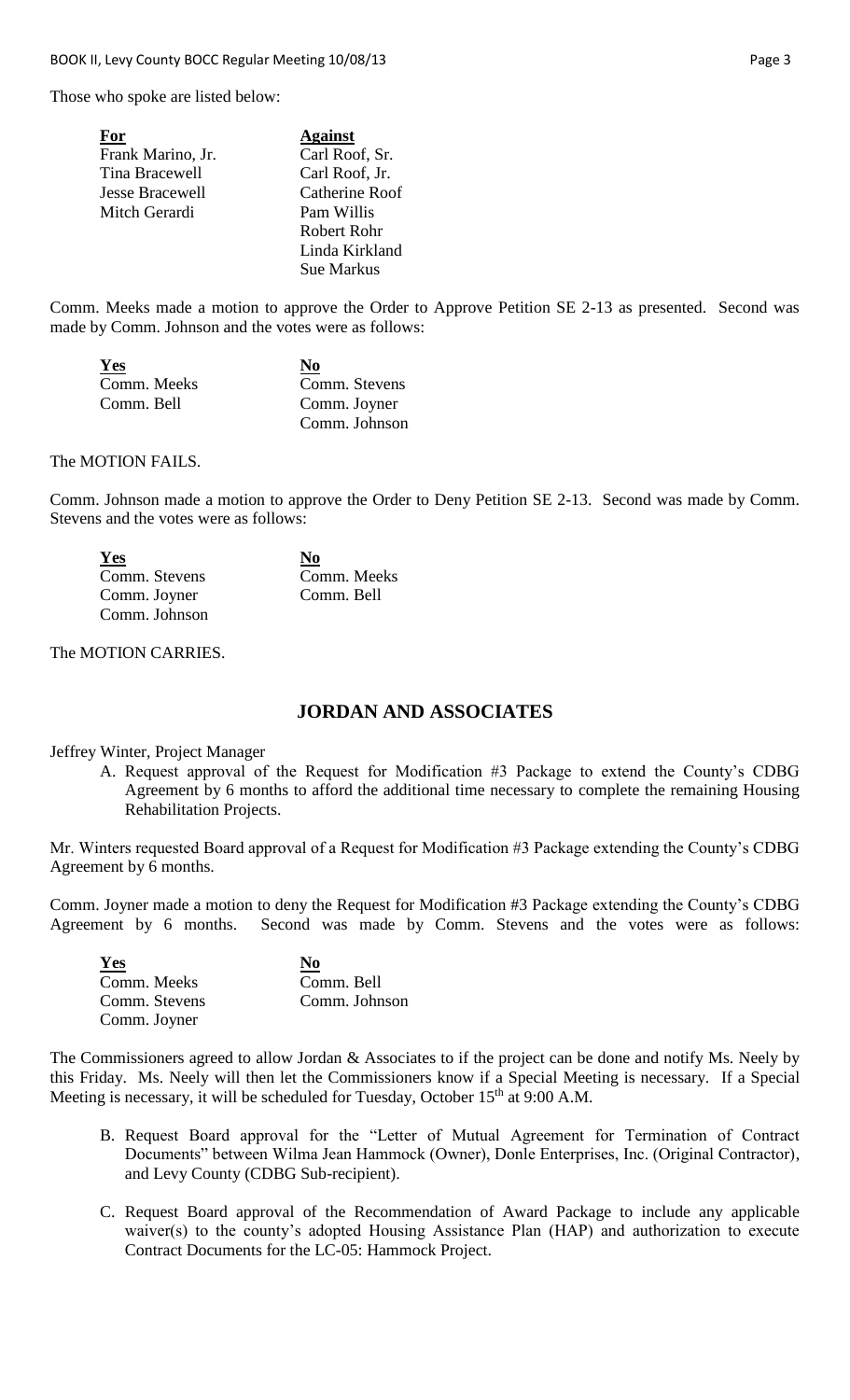Mr. Winter requested Board approval for the "Letter of Mutual Agreement for Termination of Contract Documents" between Wilma Jean Hammock, Donle Enterprises, Inc., and Levy County. Mr. Winter also requested Board approval of the Recommendation of Award Package to include any applicable waiver(s) to the county's adopted Housing Assistance Plan and authorization to execute Contract Documents for the LC-05: Hammock Project.

Comm. Stevens made a motion to approve the Letter of Mutual Agreement for Termination of Contract Documents, the Recommendation of Award Package and authorization to execute Contract Documents as requested. Second was made by Comm. Joyner and the MOTION CARRIES.

# **DEPARTMENT REPORTS**

## **COUNTY COORDINATOR**

Fred Moody

Request approval Supplemental Agreement 13-05 between Levy County and Passero Associates, LLC for the Runway 5-23 Pavement Rehabilitation, MIRLs, Lighted Airfield Guidance Signs, and REILs.

Mr. Moody requested Board approval of the Supplemental Agreement, 13-05 between Levy County and Passero Associates, LLC for the Runway 5-23 Pavement Rehabilitation, MIRLS, Lighted Airfield Guidance Signs, and REILs. Mr. Moody explained this Agreement is part of the DOT funding for rehab of the Cedar Key Airport. The amount of the Agreement is \$82,000, which is \$75,000 for design and bidding, \$3,500 for topographic survey and \$3,500 for geotechnical consulting.

Comm. Meeks made a motion to approve the Supplemental Agreement 13-05 as requested. Second was made by Comm. Joyner and the MOTION CARRIES.

## **PLANNING**

Shenley Neely, Planning Director

Recommend approval of the Levy County Service Agreement with the Withlacoochee Regional Planning Council (WRPC) for services needed through September 30, 2014.

Ms. Neely requested Board approval of the Levy County Service Agreement with the Withlacoochee Regional Planning Council for Planning services needed through September 30, 2014.

Mr. Jerrels also requested approval for the renewal of the Levy County Service Agreement for Solid Waste with the Withlacoochee Regional Planning Council for the Fiscal Year 2013-2014.

Comm. Joyner made a motion to approve the Service Agreement with the Withlacoochee Regional Planning Council for Fiscal Year 2013-2014 for the Planning Department and Solid Waste Department as requested. Second was made by Comm. Meeks and the MOTION CARRIES.

# **SOLID WASTE**

Benny Jerrels, Director

Request Board approval for the renewal of Levy County's Service Agreement with the Withlacoochee Regional Planning Council for the Fiscal Year 2013-2014.

This item approved with the Planning Department's request.

# **PUBLIC SAFETY**

David Knowles, Director

A. Request approval from the Board and the Chairman's signature on the amended License Agreement between American Towers, LLC, and Levy County Board of County Commissioners.